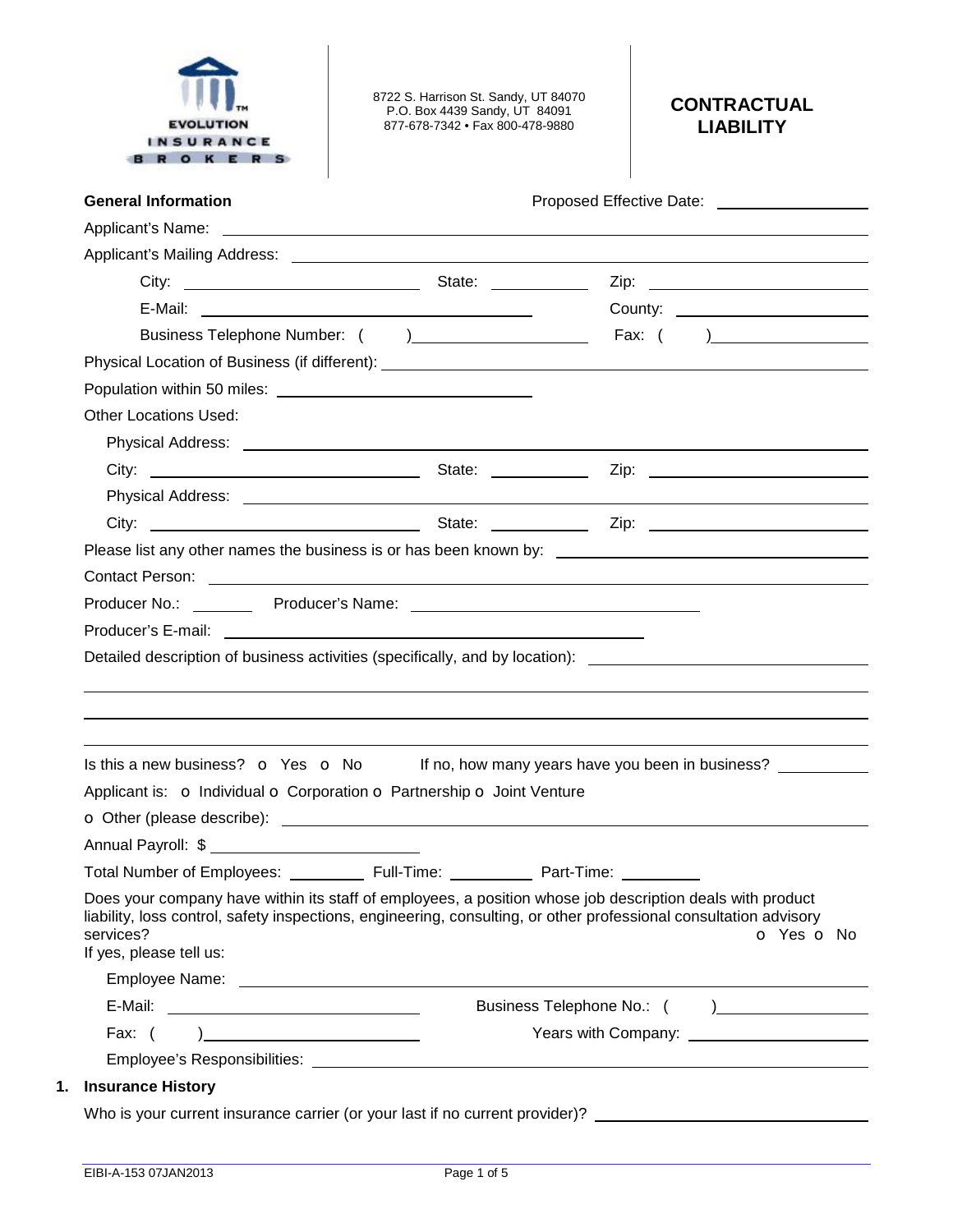Provide name(s) for all insurance companies that have provided Applicant insurance for the last three years:

|                                                                                                                                                                                                                    | Coverage:                       |           | Coverage:                                                                           | Coverage:                                                                                                                                                                                          |  |  |
|--------------------------------------------------------------------------------------------------------------------------------------------------------------------------------------------------------------------|---------------------------------|-----------|-------------------------------------------------------------------------------------|----------------------------------------------------------------------------------------------------------------------------------------------------------------------------------------------------|--|--|
| Company Name                                                                                                                                                                                                       |                                 |           |                                                                                     |                                                                                                                                                                                                    |  |  |
| <b>Expiration Date</b>                                                                                                                                                                                             |                                 |           |                                                                                     |                                                                                                                                                                                                    |  |  |
| <b>Annual Premium</b>                                                                                                                                                                                              | \$                              |           | $\overline{\mathcal{S}}$                                                            | $\boldsymbol{\mathsf{S}}$                                                                                                                                                                          |  |  |
| Has the Applicant or any predecessor or related person or entity ever had a claim?<br>Attach a five year loss/claims history, including details. (REQUIRED)<br>this Policy, prior to the inception of this Policy? |                                 |           |                                                                                     | O Yes O No<br>Have you had any incident, event, occurrence, loss, or Wrongful Act which might give rise to a Claim covered by<br>O Yes O No                                                        |  |  |
|                                                                                                                                                                                                                    |                                 |           |                                                                                     |                                                                                                                                                                                                    |  |  |
|                                                                                                                                                                                                                    |                                 |           |                                                                                     |                                                                                                                                                                                                    |  |  |
| Has the Applicant, or anyone on the Applicant's behalf, attempted to place this risk in standard markets?                                                                                                          |                                 |           |                                                                                     | O Yes O No<br>If the standard markets are declining placement, please explain why: _______________________________                                                                                 |  |  |
|                                                                                                                                                                                                                    |                                 |           |                                                                                     |                                                                                                                                                                                                    |  |  |
| <b>Desired Insurance</b>                                                                                                                                                                                           |                                 |           |                                                                                     |                                                                                                                                                                                                    |  |  |
| <b>Limit of Liability:</b>                                                                                                                                                                                         |                                 |           |                                                                                     |                                                                                                                                                                                                    |  |  |
| Per Act/Aggregate                                                                                                                                                                                                  |                                 | <b>OR</b> | Per Person/Per Act/Aggregate                                                        |                                                                                                                                                                                                    |  |  |
| \$50,000/\$100,000<br>$\mathbf o$                                                                                                                                                                                  |                                 | $\circ$   | \$25,000/\$50,000/\$100,000                                                         |                                                                                                                                                                                                    |  |  |
| \$150,000/\$300,000<br>$\circ$                                                                                                                                                                                     |                                 | $\circ$   | \$75,000/\$150,000/\$300,000                                                        |                                                                                                                                                                                                    |  |  |
| \$250,000/\$1,000,000<br>$\circ$                                                                                                                                                                                   |                                 | $\circ$   | \$100,000/\$250,000/\$1,000,000                                                     |                                                                                                                                                                                                    |  |  |
| \$500,000/\$1,000,000<br>$\circ$                                                                                                                                                                                   |                                 | $\circ$   | \$250,000/\$500,000/\$1,000,000                                                     |                                                                                                                                                                                                    |  |  |
| $\circ$                                                                                                                                                                                                            | Other: <u>_________________</u> | $\circ$   |                                                                                     |                                                                                                                                                                                                    |  |  |
| <b>Self-Insured Retention (SIR):</b><br><b>Business Activities</b><br>1.<br>Federal Tax ID #:<br>2.                                                                                                                |                                 |           | $\bullet$ \$1,000 (Minimum) $\bullet$ \$1,500 $\bullet$ \$2,500 $\bullet$ \$5,000   | $\Omega$ \$10,000                                                                                                                                                                                  |  |  |
| 3.                                                                                                                                                                                                                 |                                 |           | <u> 1980 - Andrea Stadt Britain, fransk politik (d. 1980)</u>                       |                                                                                                                                                                                                    |  |  |
|                                                                                                                                                                                                                    |                                 |           |                                                                                     |                                                                                                                                                                                                    |  |  |
|                                                                                                                                                                                                                    |                                 |           |                                                                                     |                                                                                                                                                                                                    |  |  |
| 4.                                                                                                                                                                                                                 |                                 |           |                                                                                     |                                                                                                                                                                                                    |  |  |
| 5.                                                                                                                                                                                                                 |                                 |           |                                                                                     |                                                                                                                                                                                                    |  |  |
| 6.<br>7.                                                                                                                                                                                                           |                                 |           | Commission or other compensation paid for distribution, as a percentage of revenue: |                                                                                                                                                                                                    |  |  |
|                                                                                                                                                                                                                    |                                 |           |                                                                                     |                                                                                                                                                                                                    |  |  |
| 8.                                                                                                                                                                                                                 |                                 |           |                                                                                     |                                                                                                                                                                                                    |  |  |
| 9.<br>10. Is this contract covered by the Moss-Magnuson Act? _________________________                                                                                                                             |                                 |           |                                                                                     | Term of contract: ___________ Term of obligation: _____________________________Cost: \$________________________<br>Is this contract subject to the provisions of the Uniform Consumer Credit Code? |  |  |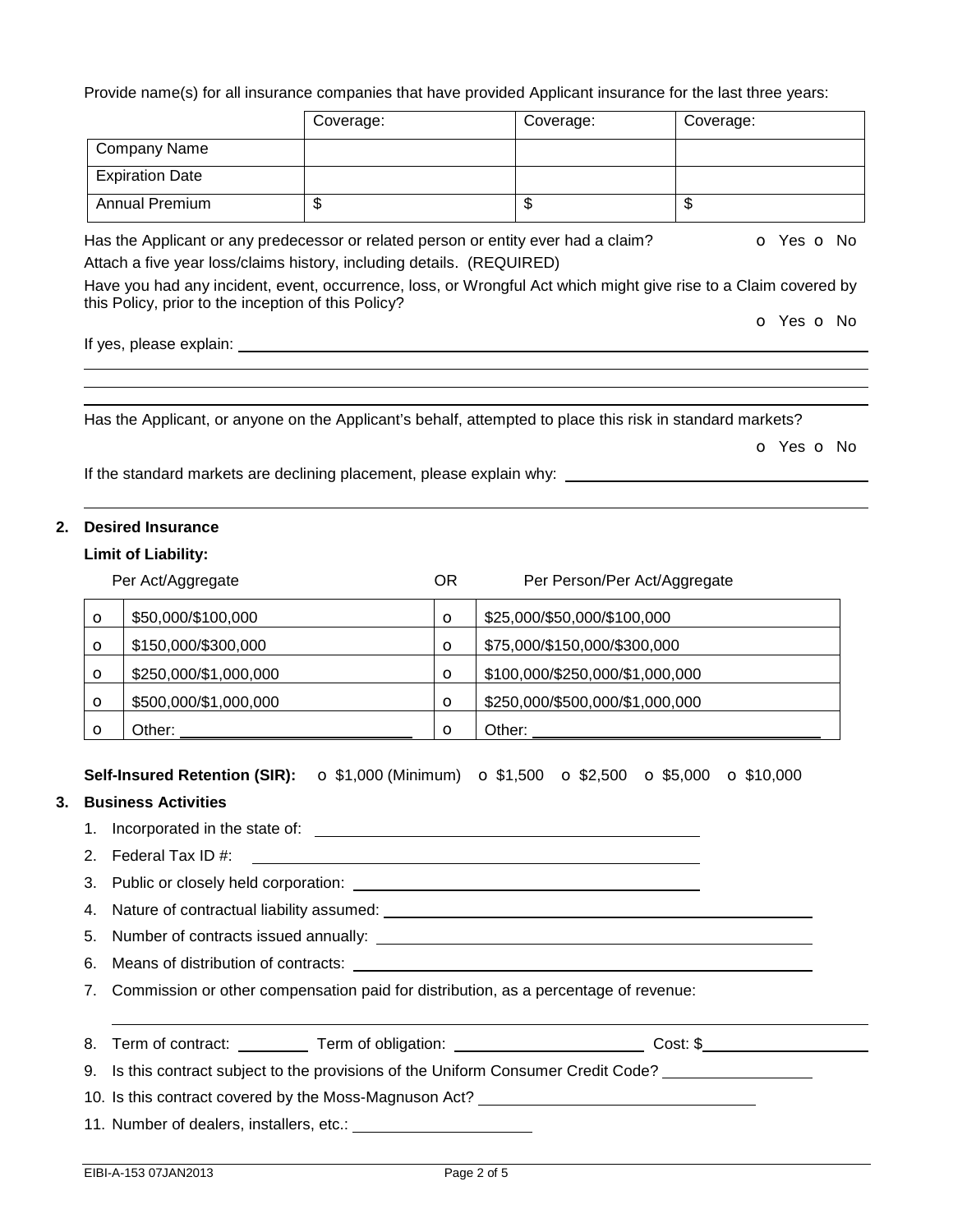|  | 12. Years of operation: |  |
|--|-------------------------|--|
|  |                         |  |

13. Annual revenue from contracts:

List the key personnel and their function in your operation responsible for discharging the contractual liability assumed:

| <b>Name</b> |                                                       | <b>Function</b> | Location                                                                                                                                                                                                                             | <b>Years in Business</b>                                                                                       |
|-------------|-------------------------------------------------------|-----------------|--------------------------------------------------------------------------------------------------------------------------------------------------------------------------------------------------------------------------------------|----------------------------------------------------------------------------------------------------------------|
|             |                                                       |                 |                                                                                                                                                                                                                                      |                                                                                                                |
|             |                                                       |                 |                                                                                                                                                                                                                                      |                                                                                                                |
|             | <b>Geographic Operation:</b>                          |                 |                                                                                                                                                                                                                                      |                                                                                                                |
|             |                                                       |                 | 14. <b>o</b> National <b>o</b> Regional (specify): <b>constantly o</b> Other (specify): <b>constantly o</b> Other (specify):                                                                                                         |                                                                                                                |
|             | 15. Background / Experience of Executive Officers:    |                 |                                                                                                                                                                                                                                      |                                                                                                                |
|             |                                                       |                 | a. Has an officer or director of the Applicant been charged with a crime other than a minor traffic offense?                                                                                                                         |                                                                                                                |
|             |                                                       |                 |                                                                                                                                                                                                                                      | O Yes O No                                                                                                     |
|             |                                                       |                 |                                                                                                                                                                                                                                      |                                                                                                                |
| b.          |                                                       |                 |                                                                                                                                                                                                                                      | Has an officer or director of the Applicant filed under Chapter 7 or Chapter 11 of the Federal Bankruptcy      |
|             | Code?                                                 |                 |                                                                                                                                                                                                                                      | O Yes O No                                                                                                     |
|             |                                                       |                 | If yes, please explain: <u>example and the set of the set of the set of the set of the set of the set of the set of the set of the set of the set of the set of the set of the set of the set of the set of the set of the set o</u> |                                                                                                                |
| c.          |                                                       |                 |                                                                                                                                                                                                                                      | Has an officer or director of the applicant been sued in a civil complaint for breach of fiduciary obligation, |
|             | misappropriation, or fraud?                           |                 |                                                                                                                                                                                                                                      | O Yes O No                                                                                                     |
|             |                                                       |                 |                                                                                                                                                                                                                                      |                                                                                                                |
| d.          |                                                       |                 | Has any officer or director had a professional license issued by any state or accrediting body revoked,                                                                                                                              |                                                                                                                |
|             | suspended, non-renewed, or surrendered for any cause? |                 |                                                                                                                                                                                                                                      | o Yes o No                                                                                                     |
|             |                                                       |                 |                                                                                                                                                                                                                                      |                                                                                                                |
| е.          |                                                       |                 | Has any officer or director had a claim made on a fidelity bond in any capacity?                                                                                                                                                     | o Yes o No                                                                                                     |
|             |                                                       |                 |                                                                                                                                                                                                                                      |                                                                                                                |
|             |                                                       |                 | 16. Describe expected claims pay out rate as a percentage of gross revenue over the next four quarters:                                                                                                                              |                                                                                                                |
|             | 1 <sup>st</sup>                                       |                 | $2^{nd}$ $2^{nd}$ $3^{rd}$ $4^{th}$ $4^{th}$                                                                                                                                                                                         |                                                                                                                |
|             |                                                       |                 |                                                                                                                                                                                                                                      | 17. Describe distribution costs as a percentage of gross revenue: _________________________________            |
|             |                                                       |                 |                                                                                                                                                                                                                                      | 18. Describe general and administrative costs as a percentage of gross: ____________________________           |
|             |                                                       |                 |                                                                                                                                                                                                                                      | 19. Describe reserves expected to secure future claims payment performance as a percentage of gross revenue:   |
|             |                                                       |                 | 20. Mediation or arbitration provision included in contract established contractual liability:                                                                                                                                       |                                                                                                                |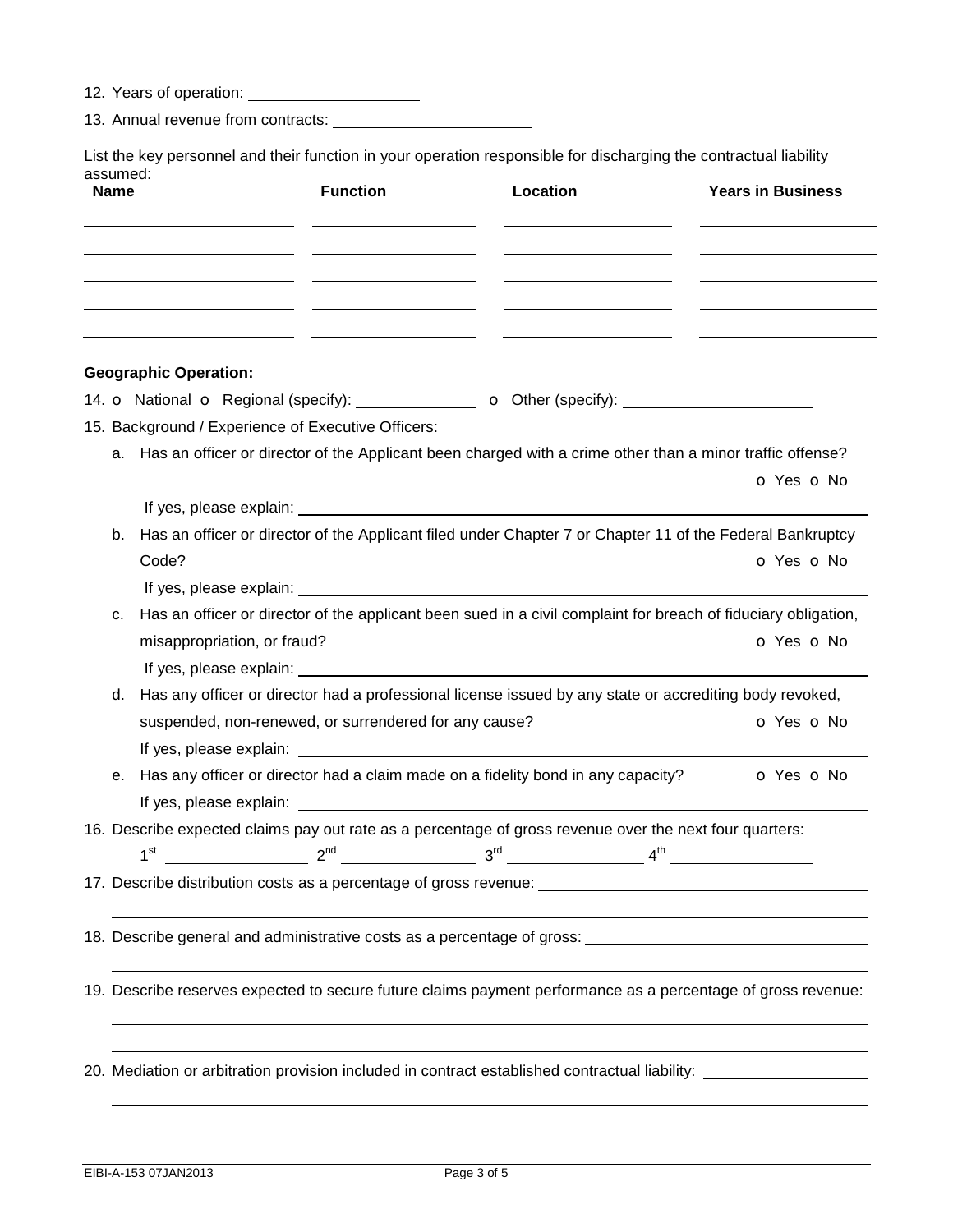## **Attachments**

- 21. Contract enclosed as Appendix #
- 22. Any supplemental contracts (i.e. dealer, installers, etc.) which affect the risk enclosed as Appendix #:

23. Financial statement for most recent quarter enclosed as

Appendix #:

## **REPRESENTATIONS AND WARRANTIES**

The "Applicant" is the party to be named as the "Insured" in any insuring contract if issued. By signing this Application, the Applicant for insurance hereby represents and warrants that the information provided in the Application, together with all supplemental information and documents provided in conjunction with the Application, is true, correct, inclusive of all relevant and material information necessary for the Insurer to accurately and completely assess the Application, and is not misleading in any way. The Applicant further represents that the Applicant understands and agrees as follows: (i) the Insurer can and will rely upon the Application and supplemental information provided by the Applicant, and any other relevant information, to assess the Applicant's request for insurance coverage and to quote and potentially bind, price, and provide coverage; (ii) the Application and all supplemental information and documents provided in conjunction with the Application are warranties that will become a part of any coverage contract that may be issued; (iii) the submission of an Application or the payment of any premium does not obligate the Insurer to quote, bind, or provide insurance coverage; and (iv) in the event the Applicant has or does provide any false, misleading, or incomplete information in conjunction with the Application, any coverage provided will be deemed void from initial issuance.

The Applicant hereby authorizes the Insurer and its agents to gather any additional information the Insurer deems necessary to process the Application for quoting, binding, pricing, and providing insurance coverage including, but not limited to, gathering information from federal, state, and industry regulatory authorities, insurers, creditors, customers, financial institutions, and credit rating agencies. The Insurer has no obligation to gather any information nor verify any information received from the Applicant or any other person or entity. The Applicant expressly authorizes the release of information regarding the Applicant's losses, financial information, or any regulatory compliance issues to this Insurer in conjunction with consideration of the Application.

The Applicant further represents that the Applicant understands and agrees the Insurer may: (i) present a quote with a Sublimit of liability for certain exposures, (ii) quote certain coverages with certain activities, events, services, or waivers excluded from the quote, and (iii) offer several optional quotes for consideration by the Applicant for insurance coverage. In the event coverage is offered, such coverage will not become effective until the Insurer's accounting office receives the required premium payment.

The Applicant agrees that the Insurer and any party from whom the Insurer may request information in conjunction with the Application may treat the Applicant's facsimile signature on the Application as an original signature for all purposes.

The Applicant acknowledges that under any insuring contract issued, the following provisions will apply:

1. A single Accident, or the accumulation of more than one Accident during the Policy Period, may cause the per Accident Limit and/or the annual aggregate maximum Limit of Liability to be exhausted, at which time the Insured will have no further benefits under the Policy.

2. The Insured may request the Insurer to reinstate the original Limit of Liability for the remainder of the Policy period for an additional coverage charge, as may be calculated and offered by the Insurer. The Insurer is under no obligation to accept the Insured's request.

3. The Applicant understands and agrees that the Insurer has no obligation to notify the Insured of the possibility that the maximum Limit of Liability may be exhausted by any Accident or combination of Accidents that may occur during the Policy Period. The Insured must determine if additional coverage should be purchased. The Insurer is expressly not obligated to make a determination about additional coverage, nor advise the Insured concerning additional coverage.